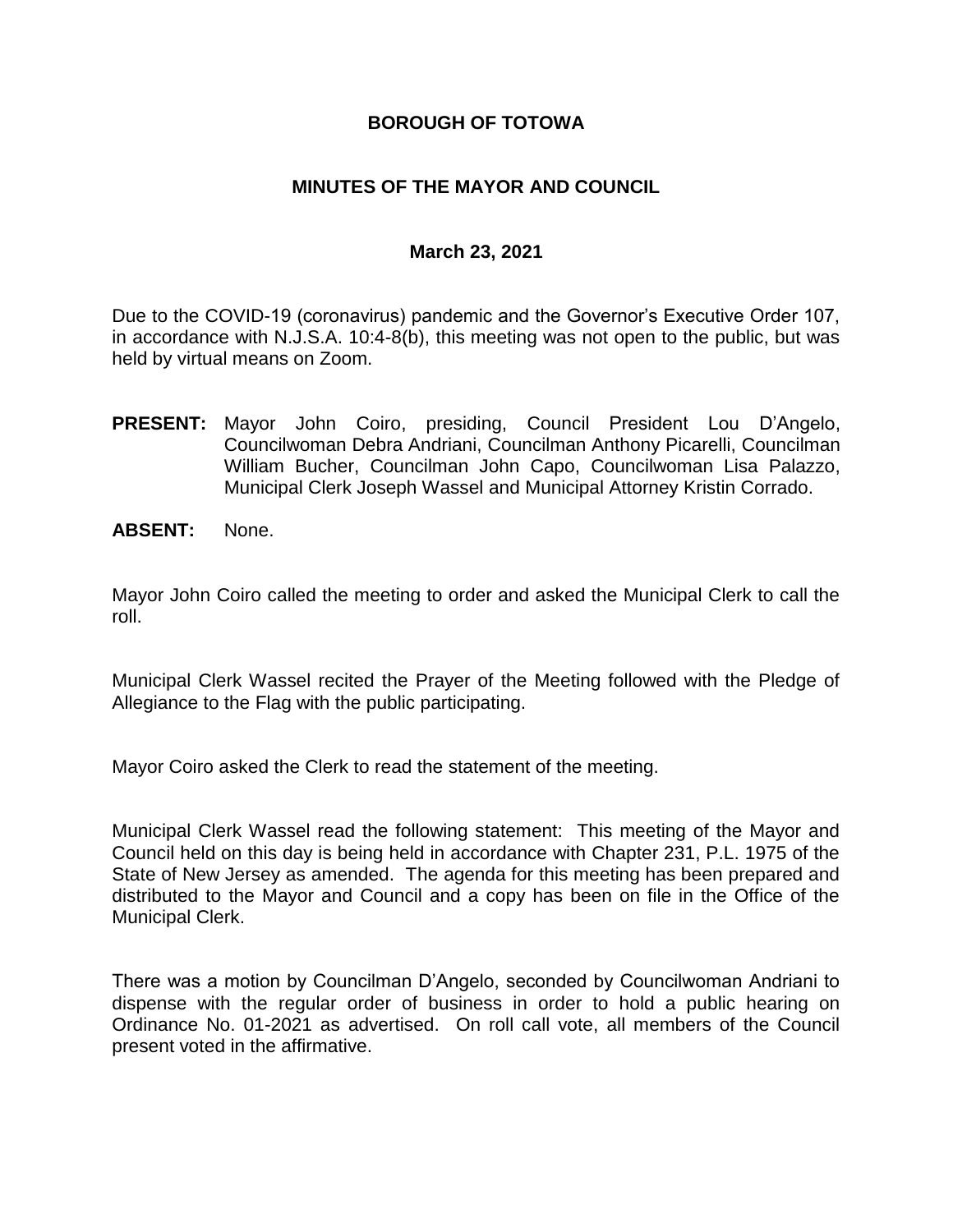Municipal Clerk Wassel announced that Ordinance No. 01-2021 has been advertised for public hearing for Tuesday, March 23, 2021.

Municipal Clerk Wassel read the legal notice and the title of Ordinance No. 01-2021.

There was a motion by Councilman D'Angelo, seconded by Councilwoman Andriani to open the public hearing. On roll call vote, all members of the Council present voted in the affirmative.

Mayor Coiro asked if any citizens watching via Zoom wished to be heard on Ordinance No. 01-2021.

## CITIZENS HEARD:

There were no citizens who wished to be heard and Mayor Coiro announced that we have not received any emailed questions pertaining to Ordinance No. 01-2021.

There was a motion by Councilman D'Angelo, seconded by Councilwoman Andriani to close the public hearing. On roll call vote, all members of the Council present voted in the affirmative.

Municipal Clerk Wassel read Ordinance No. 01-2021 by title:

## **ORDINANCE NO. 01-2021**

### **AN ORDINANCE FIXING THE ANNUAL SALARIES AND WAGES OF THE OFFICIALS, EMPLOYEES AND THE APPOINTEES OF THE BOROUGH OF TOTOWA, COUNTY OF PASSAIC, STATE OF NEW JERSEY**

There was a motion by Councilman D'Angelo, seconded by Councilwoman Andriani to adopt Ordinance No. 01-2021 on second and final reading. On roll call vote, all members of the Council present voted in the affirmative.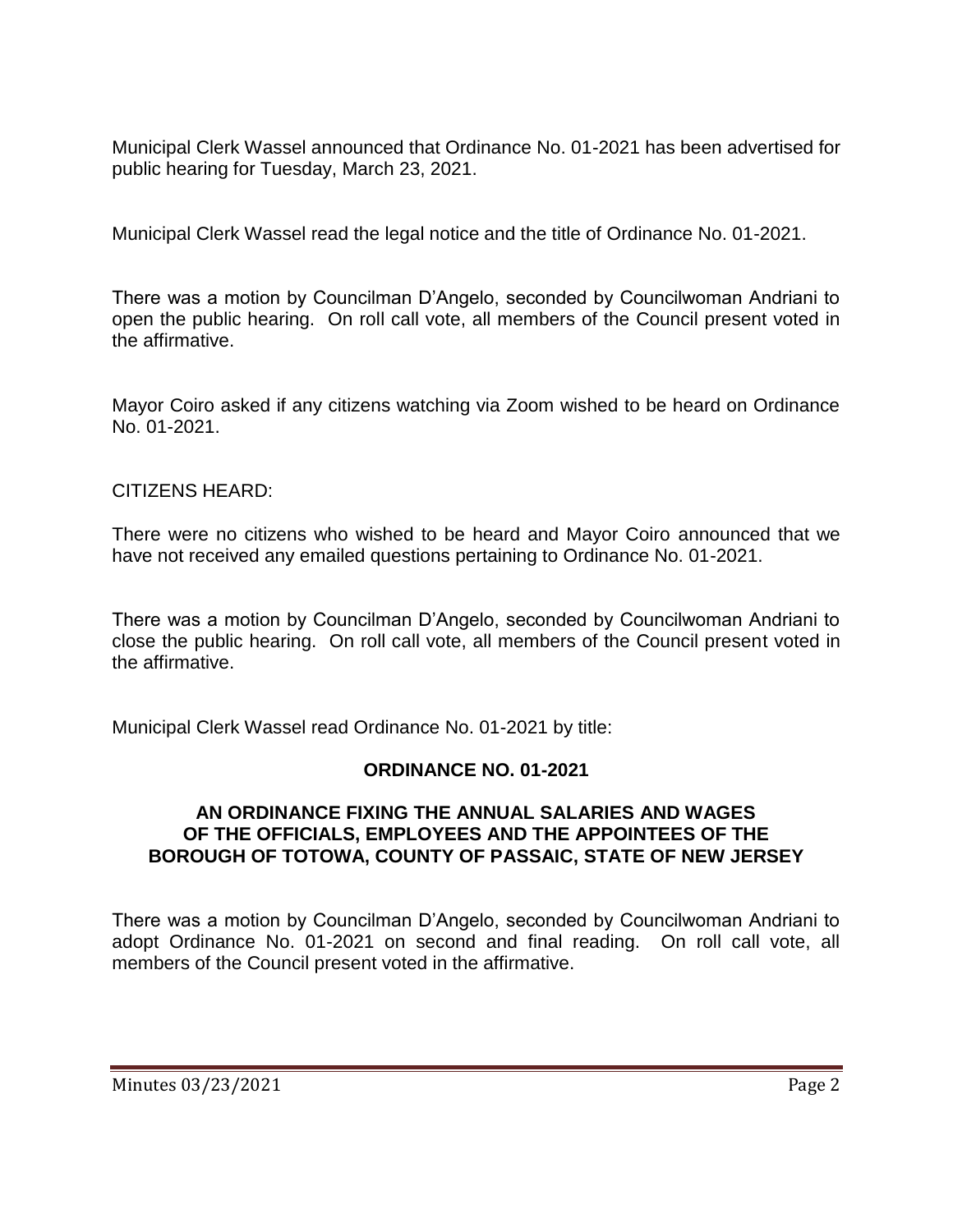There was a motion by Councilman D'Angelo, seconded by Councilwoman Andriani to revert to the regular order of business. On roll call vote, all members of the Council present voted in the affirmative.

Mayor Coiro asked if any members of the Council, the Municipal Clerk or the Municipal Attorney wished to address the Council.

There were no reports.

#### CITIZENS HEARD:

There were no citizens who wished to be heard and Mayor Coiro announced that we have not received any emailed questions or comments.

There was a motion by Councilman D'Angelo, seconded by Councilwoman Andriani to approve the Minutes of the Mayor and Council for the meeting of March 9, 2021. On roll call vote, all members of the Council present voted in the affirmative.

#### COMMITTEE ON FINANCE:

There was a motion by Councilman Picarelli, seconded by Councilman D'Angelo to approve Resolution No. 2021-07 for the payment of bills. On roll call vote, all members of the Council present voted in the affirmative.

There was a motion by Councilman Picarelli, seconded by Councilman D'Angelo to approve Resolution No. 2021-08 Authorizing The Transfer Of 2020 Budget Appropriations. On roll call vote, all members of the Council present voted in the affirmative.

There was a motion by Councilman Picarelli, seconded by Councilman D'Angelo to adopt the following Resolution Authorizing A Shared Services Agreement Between The Borough Of Totowa And The Borough Of Woodland Park For The Positions Of Construction Official, Building Subcode Official, Zoning Official And Code Enforcement Officer. On roll call vote, all members of the Council present voted in the affirmative.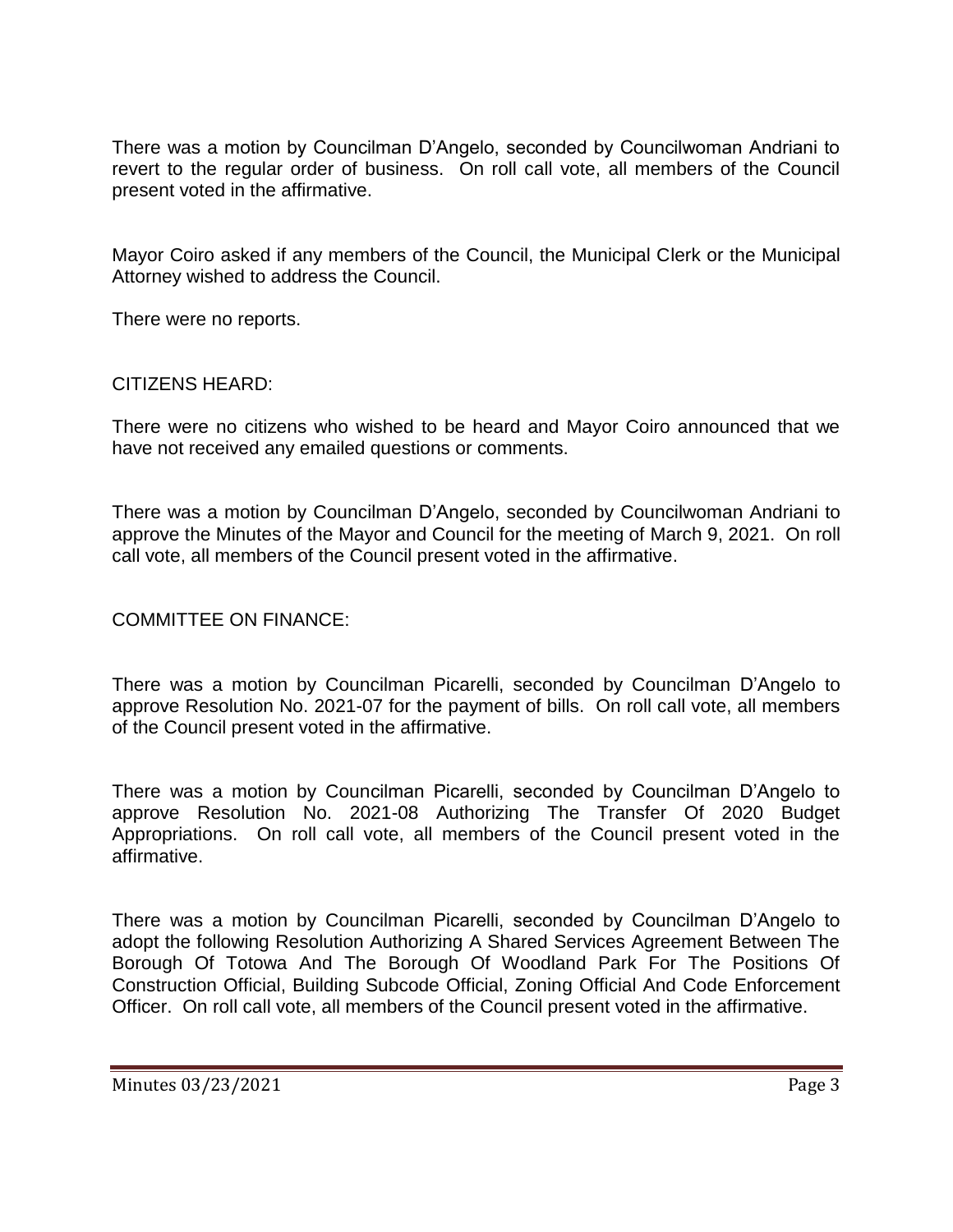# RESOLUTION NO. 42-2021

#### RESOLUTION AUTHORIZING A SHARED SERVICES AGREEMENT BETWEEN THE BOROUGH OF TOTOWA AND THE BOROUGH OF WOODLAND PARK FOR THE POSITIONS OF CONSTRUCTION OFFICIAL, BUILDING SUBCODE OFFICIAL, ZONING OFFICIAL AND CODE ENFORCEMENT OFFICER

WHEREAS, the Uniform Shared Services and Consolidation Act, N.J.S.A. 40A:65-1, et seq., authorized local units to enter into an agreement with any other local unit or units to provide or receive any service that each local unit participating in the Agreement is empowered to provide or receive in its own jurisdiction; and

WHEREAS, the Borough of Woodland Park is in need of the services of a licensed Municipal Construction Official, Building Subcode Official, Zoning Official and Code Enforcement Officer; and

WHEREAS, the Borough of Totowa is willing to assist the Borough of Woodland Park by permitting its employee that serves as the Municipal Construction Official, Building Subcode Official, Zoning Official and Code Enforcement Officer to perform those same duties for the Borough of Woodland Park; and

WHEREAS, in the spirit of inter-municipal cooperation and in furtherance of the principles of Uniform Shared Services and Consolidation Act, the Borough of Totowa and Borough of Woodland Park have negotiated an agreement for the shared provision of Municipal Construction Official, Building Subcode Official, Zoning Official and Code Enforcement Officer; and

WHEREAS, the Mayor and Council of the Borough of Totowa desire to authorize the shared services agreement in order to provide more economically and efficient government services.

NOW, THEREFORE, BE IT RESOLVED, that the Mayor and Council of the Borough of Totowa do hereby authorize the Borough of Totowa to enter into a shared services agreement with the Borough of Woodland Park for the positions of licensed Municipal Construction Official, Building Subcode Official, Zoning Official and Code Enforcement Officer.

BE IT FURTHER RESOLVED, that the Municipal Council of the Borough of Totowa does hereby authorize the Mayor and Municipal Clerk to execute any and all necessary instruments relating thereto.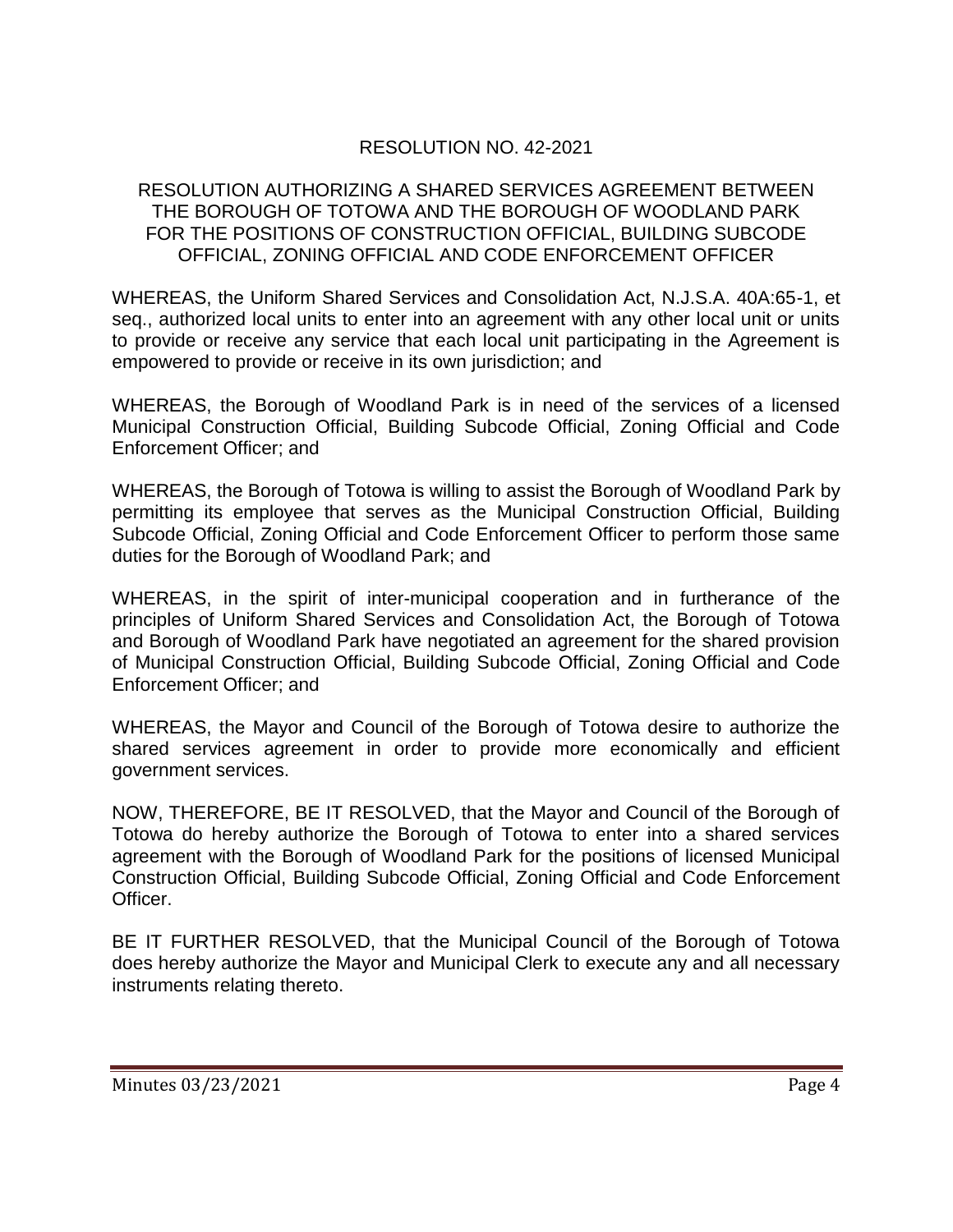## COMMITTEE ON PUBLIC SAFETY:

There was a motion by Councilman D'Angelo, seconded by Councilman Capo to approve a grade increase for Patrol Officer Meagan Akins from Grade 4 Patrol Officer to Grade 3 Patrol Officer. On roll call vote, all members of the Council present voted in the affirmative.

#### COMMITTEE ON PUBLIC WORKS:

There was a motion by Councilman Bucher, seconded by Councilwoman Palazzo to accept the following bids for the 2020 NJDOT Municipal Aid Road Program. On roll call vote, all members of the Council present voted in the affirmative.

| <b>Company</b>                                              | <b>Bid Amount</b> |
|-------------------------------------------------------------|-------------------|
| American Asphalt & Milling<br><b>Kearny, NJ 07032</b>       | \$265,730.26      |
| 4 Clean Up<br>North Bergen, NJ 07047                        | \$269,300.00      |
| JA Alexander, Inc.<br>Bloomfield, NJ 07003                  | \$271,024.86      |
| AJM Contractors, Inc.<br>Clifton, NJ 07011                  | \$273,202.00      |
| D&L Paving Contractors, Inc.<br><b>Nutley, NJ 07110</b>     | \$278,862.15      |
| <b>Frank A. Macchione Construction</b><br>Paramus, NJ 07652 | \$279,740.36      |
| DLS Contracting, Inc.<br>Fairfield, NJ 07004                | \$280,954.36      |
| D.S. Meyer Enterprises, LLC<br>Waldwick, NJ 07463           | \$285,765.11      |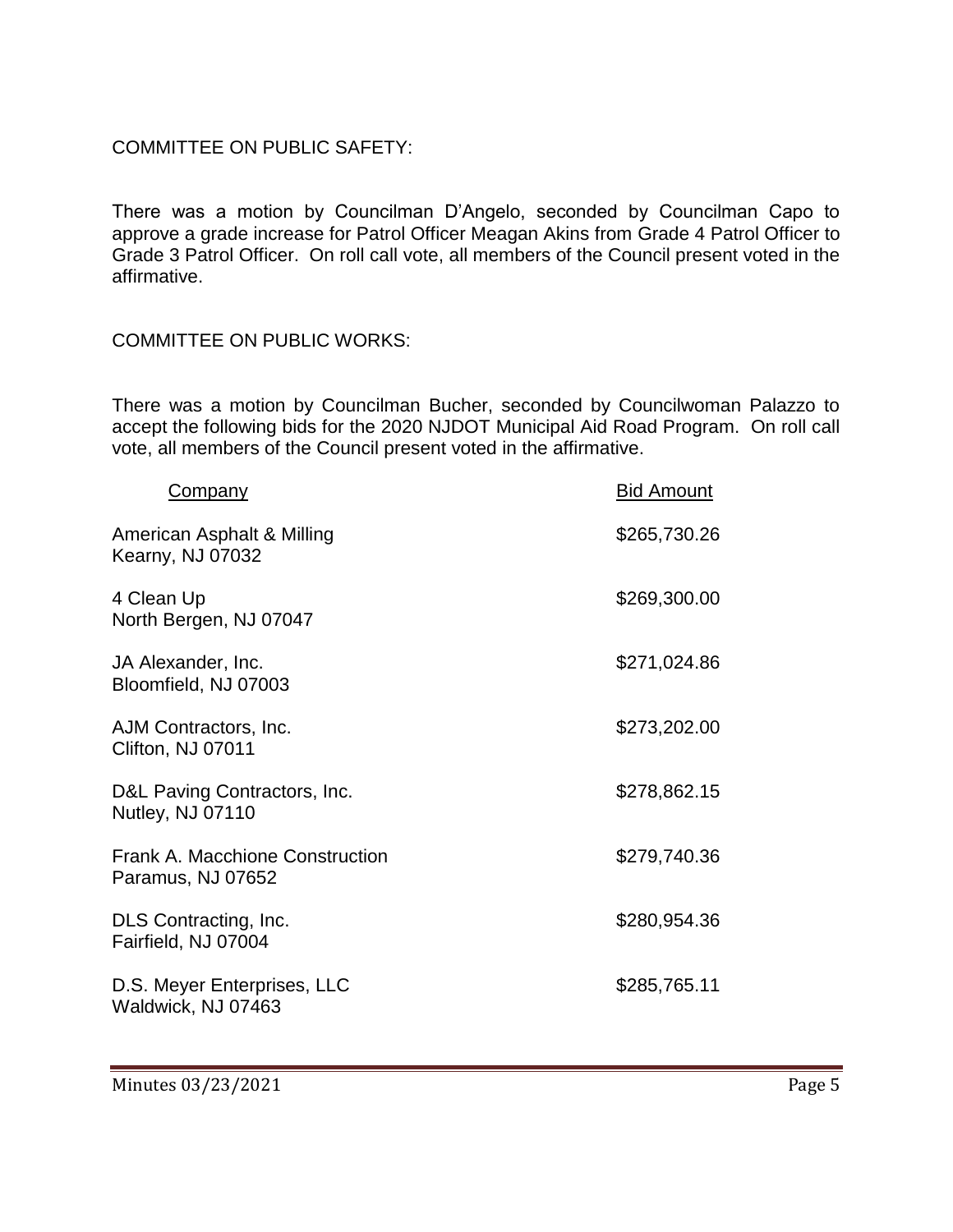| <b>Paving Materials &amp; Contracting</b><br>Montville, NJ 07045 | \$296,297.00 |
|------------------------------------------------------------------|--------------|
| <b>Cross Roads Pavement</b><br>Pompton Plains, NJ 07444          | \$296,994.50 |
| <b>Black Rock Enterprises, LLC</b><br>Old Bridge, NJ 08857       | \$305,000.00 |
| <b>Marini Bros. Construction</b><br>Hackensack, NJ 07601         | \$306,788.50 |

Upon the recommendation of the Engineer, there was a motion by Councilman Bucher, seconded by Councilwoman Palazzo to adopt the following resolution to award the contract to the lowest responsible bidder for the 2020 NJDOT Municipal Aid Road Program. On roll call vote, all members of the Council present voted in the affirmative.

### RESOLUTION NO. 43-2021

#### RESOLUTION AWARDING CONTRACT FOR THE 2020 NJDOT MUNICIPAL AID ROAD PROGRAM

WHEREAS, the Borough of Totowa has received funding through the 2020 New Jersey Department Of Transportation ("NJDOT") Municipal Aid Grant for improvements to sections of Craig Court, Commerce Way and Dey Hill Trail; and

WHEREAS, by Resolution No. 95–2020 dated July 28, 2020, the Mayor and Council of the Borough of Totowa authorized the Borough of Totowa Municipal Engineer Richard A. Alaimo Engineering Associates to provide the design, bid assistance and construction supervision services for the 2020 Road; and

WHEREAS, the Mayor and Council of the Borough of Totowa did advertise for receipt of sealed bids in accordance with the specifications entitled "Borough of Totowa FY 2020 NJDOT Municipal Aid Program, Improvements to Craig Court, Commerce Way and Dey Hill Trail, Passaic County, New Jersey 2020-4"; and

WHEREAS, the Mayor and Council of the Borough of Totowa did receive sealed bids at its Municipal Building on March 18, 2021; and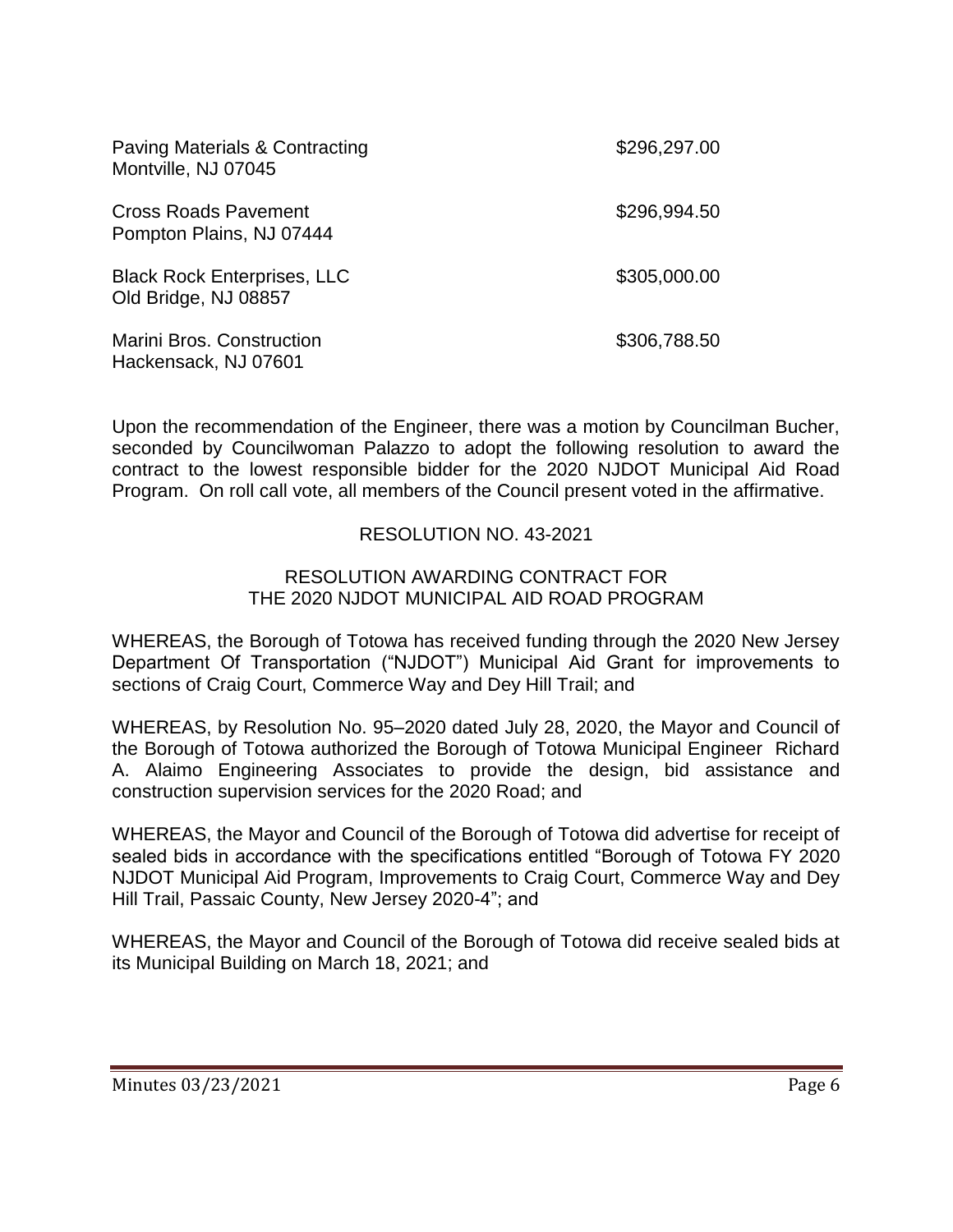WHEREAS, the apparent low bid was submitted by American Asphalt & Milling Services, LLC, 96 Midland Avenue, Kearny, New Jersey 07032 in the amount of \$265,730.26, a copy of which is on file in the office of the Borough of Totowa Municipal Clerk; and

WHEREAS, the Municipal Engineer has reviewed the bids submitted and advised that the bid price submitted by American Asphalt & Milling Services, LLC is 40.94% below his estimate and further advised that the contractor is capable of completing the project; and

WHEREAS, the Mayor and Council of the Borough of Totowa have determined that the bid submitted by American Asphalt & Milling Services, LLC be accepted as the lowest responsible bid.

NOW, THEREFORE, BE IT RESOLVED, that the Mayor and Council of the Borough of Totowa do hereby accept the bid of American Asphalt & Milling Services, LLC for the 2020 NJDOT Municipal Aid Road Program as the lowest responsible bid for the total sum of \$265,730.26.

BE IT FURTHER RESOLVED, that the Municipal Council of the Borough of Totowa does hereby authorize the Mayor and Municipal Clerk to execute any and all necessary instruments relating thereto.

BE IT FURTHER RESOLVED, that the award of this contract is subject to the approval of the New Jersey Department of Transportation.

COMMITTEE ON ENGINEERING & PUBLIC PROPERTY:

There was a motion by Councilman Capo, seconded by Councilwoman Andriani to adopt the following Resolution Authorizing Professional Engineering Services For The Upgrades To The William Place Pump Station. On roll call vote, all members of the Council present voted in the affirmative.

## RESOLUTION NO. 44-2021

#### RESOLUTION AUTHORIZING PROFESSIONAL ENGINEERING SERVICES FOR THE UPGRADES TO THE WILLIAM PLACE PUMP STATION

WHEREAS, the Borough of Totowa owns and operates the William Place Pump Station which receives sewage flow from various areas located throughout the Borough; and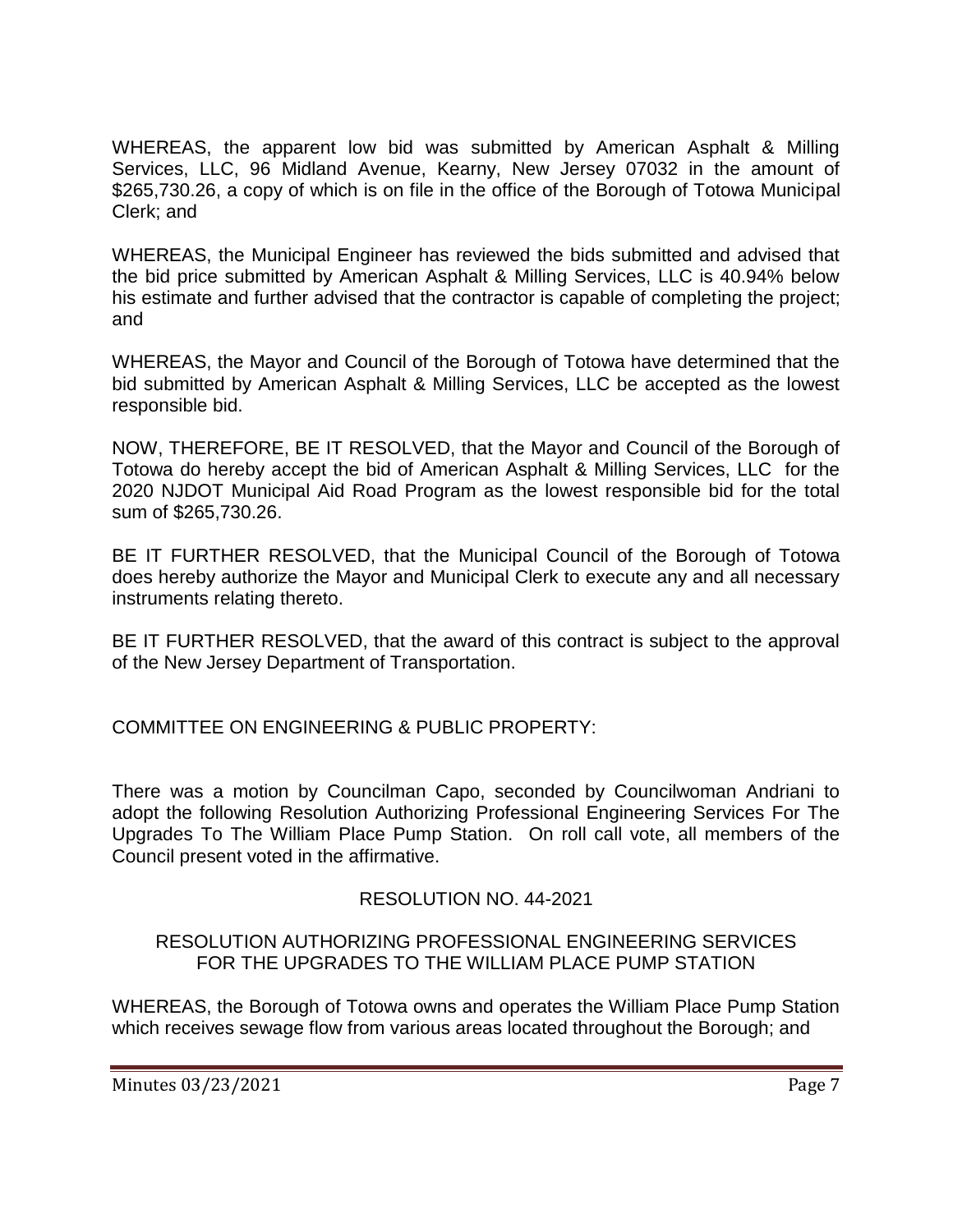WHEREAS, all pump stations are required to operate pursuant to their respective Treatment Works Approvals ("TWA's") which are issued by the New Jersey Department of Environmental Protection ("NJDEP"); and

WHEREAS, the Mayor and Council of the Borough of Totowa had requested that the Municipal Engineer review the potential impact of several new developments connecting to the Borough's sanitary sewer systems to determine if the resulting flows may exceed the permitted allowable capacity of the William Place Pump Station; and

WHEREAS, the proposed scope of work included developing base plans; determining baseline inflow conditions, the permitted pumping capacity and actual pumping capacity; reviewing the existing conditions, the permitted flows, the anticipated flows and operational issues of the sewer operator; preparing a report addressing the critical and recommended upgrades to the William Place Pump Station; and

WHEREAS, by Resolution No. 53-2020 dated April 14, 2020, the Mayor and Council of the Borough of Totowa authorized Richard A. Alaimo Engineering Associates to prepare the base plans, determination of flows and issue a report for the upgrades for the William Place Pump Station at a cost not to exceed \$35,100.00; and

WHEREAS, shortly after the initial review was undertaken, the Borough of Totowa Sanitary Sewer Operator revealed that the Pump Station was more strained under peak flows than was previously realized and the Municipal Engineer was instructed to expedite the design of the upgrades in order to maintain compliance with NJDEP regulations; and

WHEREAS, the Municipal Engineer verbally advised that the additional cost for the expedited design work would be approximately \$335,000.00 and the Municipal Engineer was able to complete the design work and necessary studies in a 10 month period; and

WHEREAS, Richard A. Alaimo Engineering Associates submitted a proposal dated March 16, 2021 which included the additional design fee for the William Place Pump Station upgrade in the amount of \$335,000.00 and construction administration of the project in the amount of \$176,500.00 for a total cost of \$511,500.00, a copy of which is on file in the office of the Borough of Totowa Municipal Clerk; and

WHEREAS, the Mayor and Council of the Borough of Totowa on March 23, 2021 did examine the proposal submitted by Richard A. Alaimo Engineering Associates; and

WHEREAS, pursuant to the applicable New Jersey State laws, these professional services may be awarded without public bidding.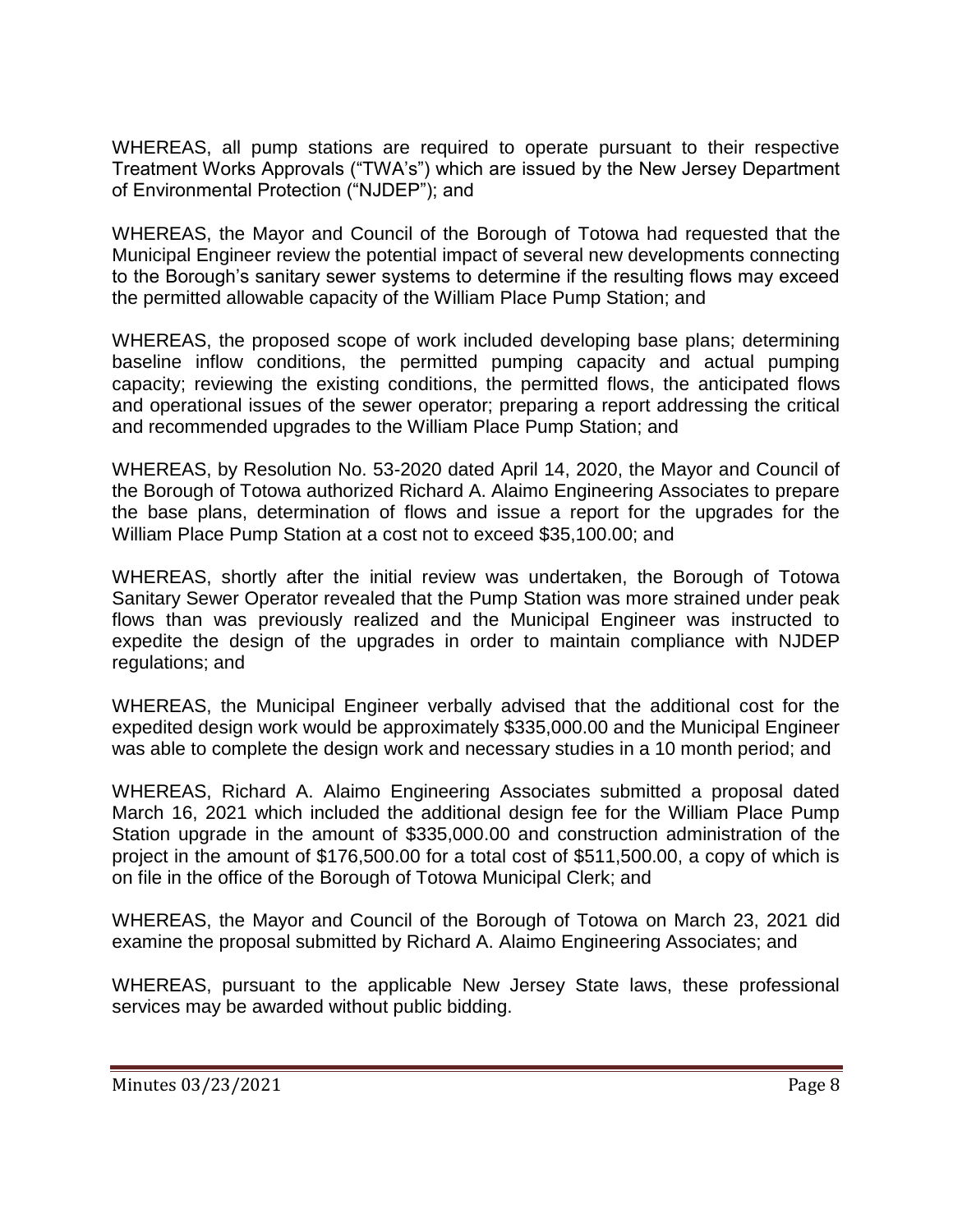NOW, THEREFORE, BE IT RESOLVED, that the Mayor and Council of the Borough of Totowa do hereby accept the proposal submitted by Richard A. Alaimo Engineering Associates for professional engineering services for the expedited design work and construction administration for the upgrades to the William Place Pump Station in the amount of \$511,500.00.

BE IT FURTHER RESOLVED, that the Mayor and Council of the Borough of Totowa do hereby authorize Richard A. Alaimo Engineering Associates to perform the professional services as set forth in their proposal.

BE IT FURTHER RESOLVED, that the Municipal Council of the Borough of Totowa does hereby authorize the Mayor, Municipal Clerk and Municipal Engineer to execute any and all necessary instruments relating thereto.

A letter was received from the Passaic Valley Sewerage Commission along with a check in the amount of \$306.90 for the Municipal Rebate Incentive Program. There was a motion by Councilman Capo, seconded by Councilwoman Andriani to accept the funds. On roll call vote, all members of the Council present voted in the affirmative.

COMMITTEE ON LIAISON & INSPECTION:

There was no report.

COMMITTEE ON LEGISLATION & ORDINANCES:

There was a motion by Councilwoman Palazzo, seconded by Councilman Picarelli to introduce on first reading and advertise for public hearing the following entitled ordinance. On roll call vote, all members of the Council present voted in the affirmative.

## **ORDINANCE NO. 02-2021**

## **AN ORDINANCE TO AMEND THE CODE OF THE BOROUGH OF TOTOWA CHAPTER 352 ENTITLED "STORMWATER CONTROL"**